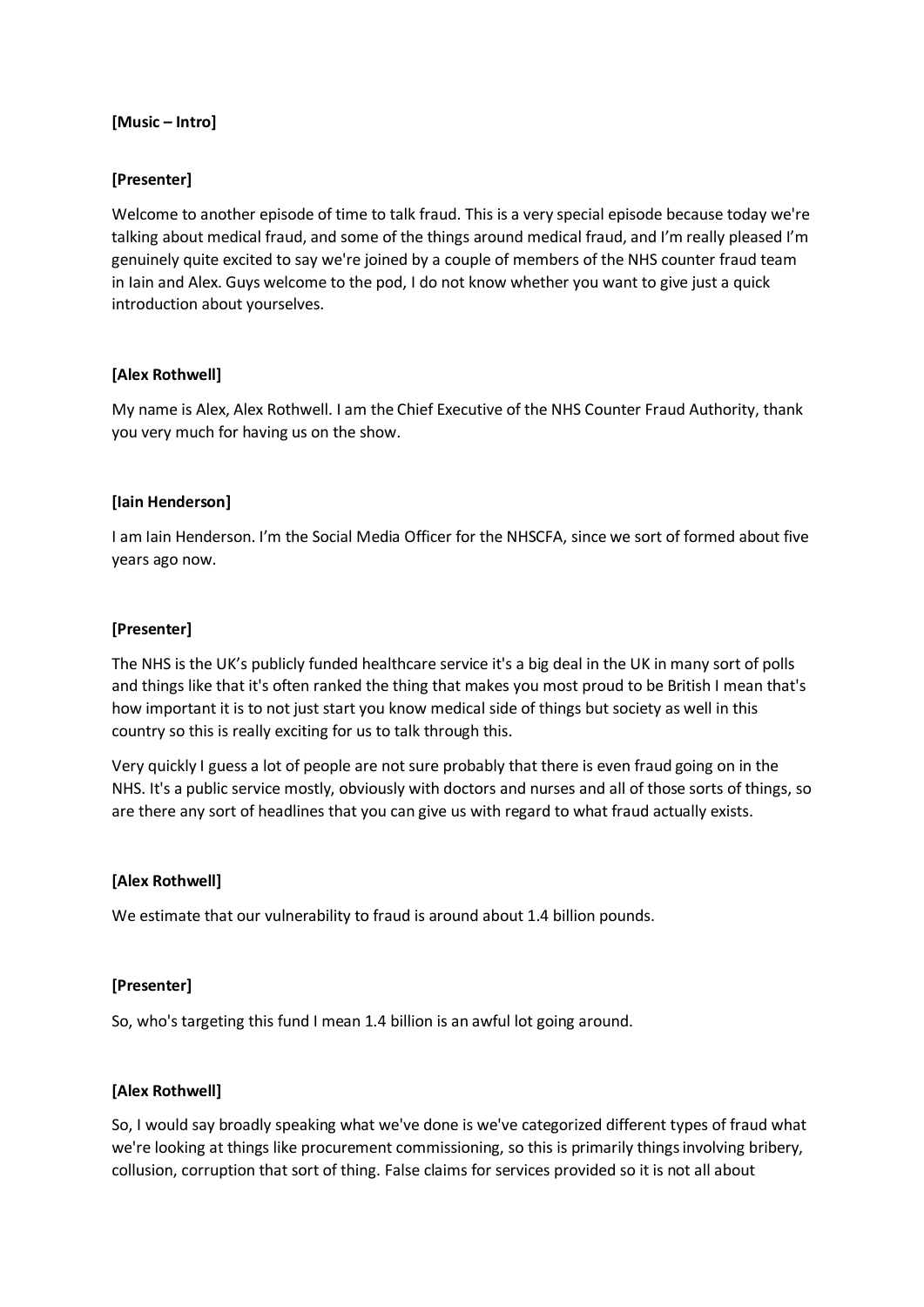internal fraud it's not all about staff committing fraud this is people seeking to get things like services for free that could be medication it could be treatment or as I say it could just be services

we do have staff fraud it's an enormous employer so things like income expenses pensions opportunities to get bursaries that sort of thing we get compensation claims that's another area that we see quite a bit of and of course the NHS is a government-funded body, we get some pretty complex areas relating to how payments are made to providers based on performance and contractual obligations uh and that sort of thing. But I am really keen to point out here you know I think there's a danger here that this function has a sort of, I don't know, has a kind of internal affairs feel about it. Yes, we recognize in a large organisation there are opportunities to defraud it but as I say it's not all about employees, there are lots of companies and individuals that engage with the NHS and when you've got such a big budget it's a target for fraudsters let's face it, as are other government department, that's very well documented.

I'm really keen to sort of make the point that we want to work to create a culture and an environment where fraud is prevented from happening rather than one where we are predominantly detecting and investigating.

We want to create an environment where it is harder to actually commit fraud in the first place.

We know that fraud is the most prevalent crime in the UK but it's really underreported and it's only identified if you find it. It's not always the sort of thing that you know about, it's not like if you get burgled you know you instantly when you get home that stuff has gone missing, but we think we know the extent and scale a bit it often doesn't receive funding that's commensurate with the scale of the challenge.

## **[Presenter]**

How do you keep that communication between all of those parts because we're not talking about doctors potentially committing fraud, we might be talking about someone that's in an office that they wouldn't even necessarily think of working with the NHS.

## **[Alex Rothwell]**

So there are over 200 clinical commissioning groups currently that are responsible for identifying local needs and they plan and buy local healthcare for local areas and they'll commission services locally and there are some centralised functions as well now that's actually going to change and this might help us a little bit because this summer we expect those commissioning groups to be reduced to 42 in total and they're going to be called integrated care boards so that is an opportunity for us to sort of slim down the challenge if you like of stakeholder engagement the premise of that broad work if you like with the commissioning groups and trusts in particular is that each organization is obligated to have a local counter fraud specialist accredited people who are trained to manage fraud in a you know particularly in a public sector uh environment and we'll work with the trusts and commissioning groups to conduct risk assessments uh proactive exercises advise on fraud help with messaging and investigate cases that that's a key part of how that service is delivered our role in the national counter fraud authority is to provide leadership and coordination of that function. now to answer your question how do you engage these with such a sort of complex environment i am absolutely committed to the concept of having a counter fraud community.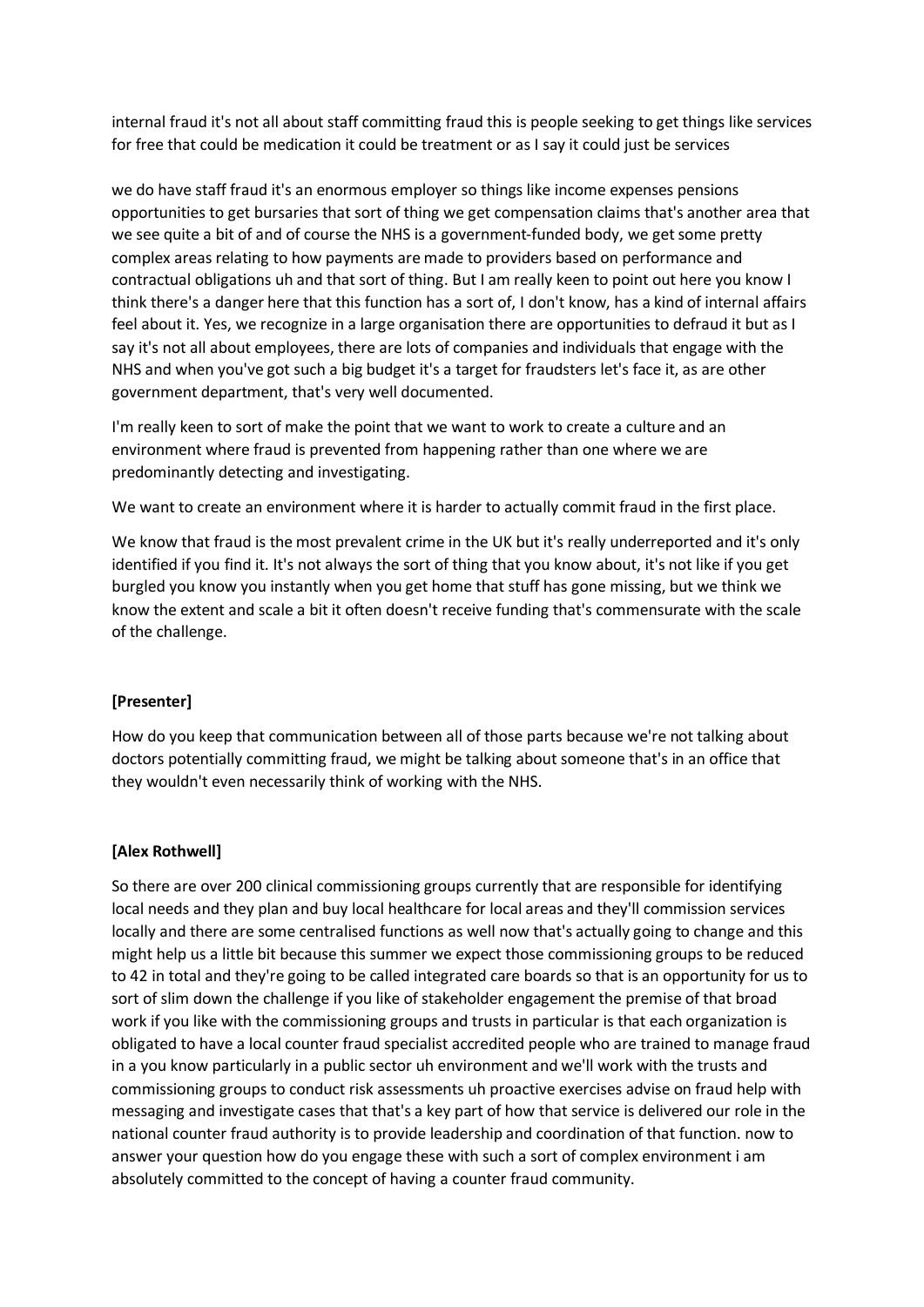There is actually a global counter fraud community you know. I've been working in counter fraud for some time and I've met people all over the world who are absolutely passionate about dealing with fraud and I think just that in itself belonging to that community is something that we can all capitalise on.

# **[Presenter]**

With your talks about prevention as well, does that mean you're looking at the reasons why people might be committing fraud against or in the NHS, and starting to discuss that from that level?

#### **[Alex Rothwell]**

I think the big thing for me is the you need to understand what the enablers of fraud are. We could easily have zero fraud but we couldn't then easily live our lives and go about our business or have innovative financial solutions or quite frankly be able to do very much with this incredible technology that we have at our disposal, so we always recognise that there is a balance and a tradeoff in any environment.

I'm not talking specifically about the NHS here, there's a trade-off in determining what your tolerance to fraud is I think sometimes the thing that gets lost is the impact of when fraud occurs and I've seen this first hand in a law enforcement environment. You know we've moved from a situation perhaps 10 or 15 years ago where fraud was fundamentally seen as something that only really happened in companies or businesses to something that now affects millions of citizens and the personal impact that can have on individuals.

I've seen first-hand and I remember an incredibly moving video that a Fraud Prevention Officer had taken a few years ago of a gentleman who'd lost his life savings and he had grown up as a child in the war and had survived the Blitz, but his house had been destroyed every single thing in there, and he compared the impact of this fraud to the day when he came home and found that his entire house had been destroyed and there was nothing left. So, it's really moving understanding the enablers is critical because then you can start to focus on you know the things that you need to address to make it harder and there are business decisions to be made there as well.

## **[Presenter]**

One of your points as well was about cutting all fraud, I mean we can reflect that on our side we can cut all fraud by just stopping all card payments. It doesn't solve everything, it is that payoff and like you say it's a business at the end of the day.

#### **[Alex Rothwell]**

One of the biggest shifts that we've seen I would say over the over the last 10 years or so is that digitalisation of services and the way that you could reach into people's lives through communication technology, massive changes. There is not a single solution, and you know we spoke about sort of tackling enablers, we often hear the phrase in the fraud environment "you can't investigate your way out of fraud", prevention is absolutely the most effective way to address it.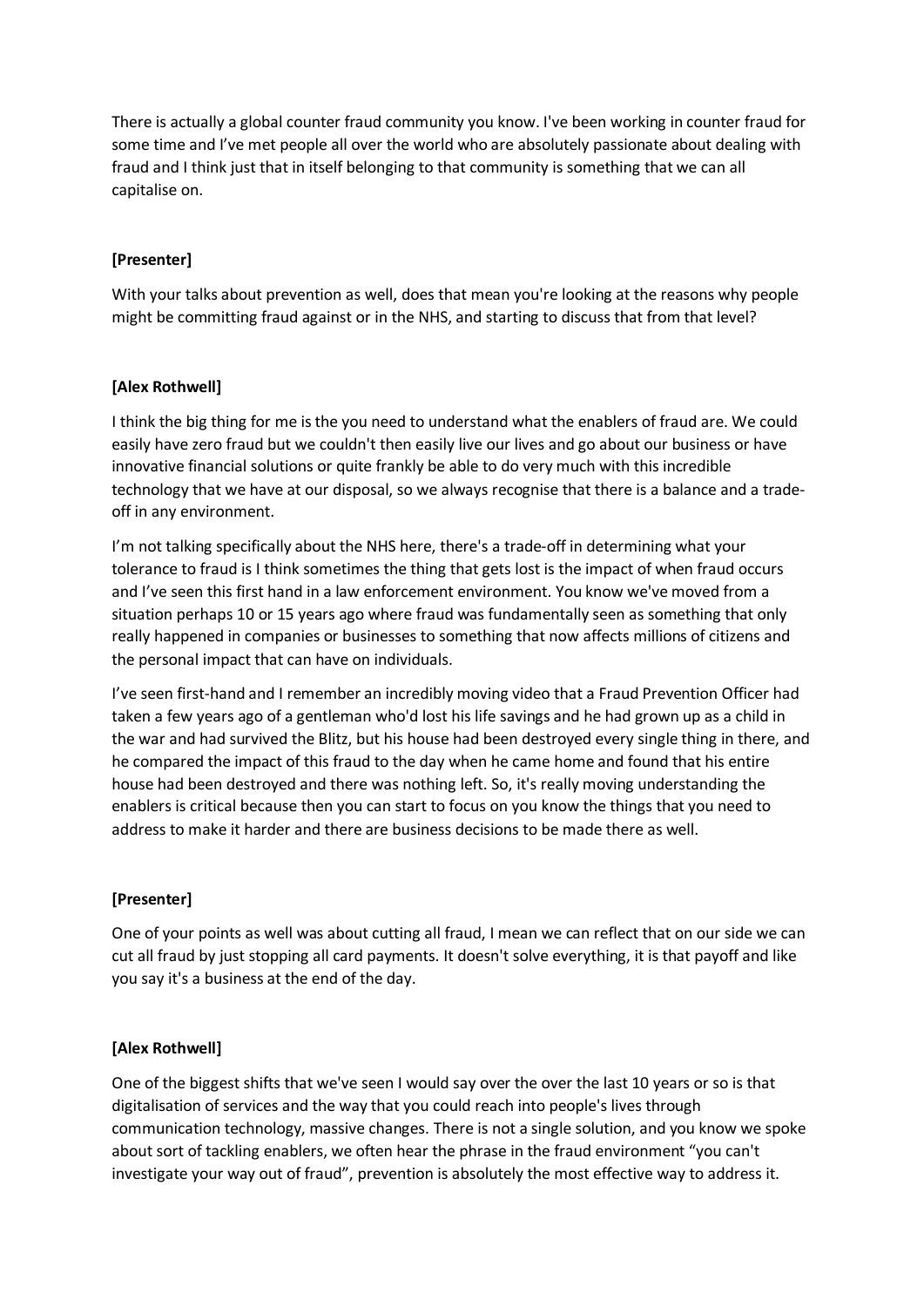Let's stop it happening, we know that criminals and criminal organisations often don't care about the sort of things that we're talking about here, or they wouldn't be criminals in the first place if they did quite frankly, but there is a spectrum isn't there and I recognise that so I think we do a lot of messaging and our current campaign that's in developments is along the lines of 'are you bothered' are you bothered that this is taking money away from key services that are being delivered? I know you wanted to come in Iain.

## **[Iain Henderson]**

I was just going to sort of back you up on that and say that some of our messaging if you look back from the very early days you know we've used things like do you know NHS fraud costs sort of the equivalent of 5000 ambulances or about 40 000 staff nurses and things like that.

I think this is the trouble we are dealing with, there are criminals of different scopes, you know some sort may dabble and think we're only claiming let's say 100 pounds of something you know from a particular fraud. Others will be going much bigger and I think the trouble is they don't see it as potentially it's money owned by an individual, because if you look at it where it is owned by an individual, as in a romance fraud, they you know they will say anything to get the money off the person and literally break their hearts which then does ironically link back to us because they often come to the NHS for care, you know be it mental health or well-being.

So, yeah, it is, I'd love to get more messages personally to the fraudsters and what motivates people you know some of the cases we've had in the past. One recently was motivated by gambling they stole from the NHS to fund their gambling and you're thinking okay well is there something there? Where did that go wrong? Where could we have put, or the Trust, or the organisation could have put safety things in and say you know look you need to seek help you've got a gambling problem. Don't steal from the NHS, that will not help you at all, it's going to make your situation worse.

So, yeah we do sometimes direct our messaging to them, it's just difficult because I'm not sure some of them have enough heart to actually care because we also go on the other side and say well you do realise if you do get found guilty you go to prison we will come after your pensions, you know we can we can look at these things, you can lose your professional standing if you are an internal member of staff with a qualification, you know, we can literally sort of once you've been caught. But prevention is better than cure you know, so that is the thing and it's very appropriate to the NHS really.

## **[Alex Rothwell]**

And I think in any organisation where there are a lot of significant amounts of money in the system will be vulnerable to fraud, and that's why we say you know there will always be fraud.

## **[Presenter]**

Hypothetically, and I'll stress hypothetically here of course, how would you guys commit fraud? What would be your go-to, just so we can cross that off and let people know if they want to commit it, we already know how it's done.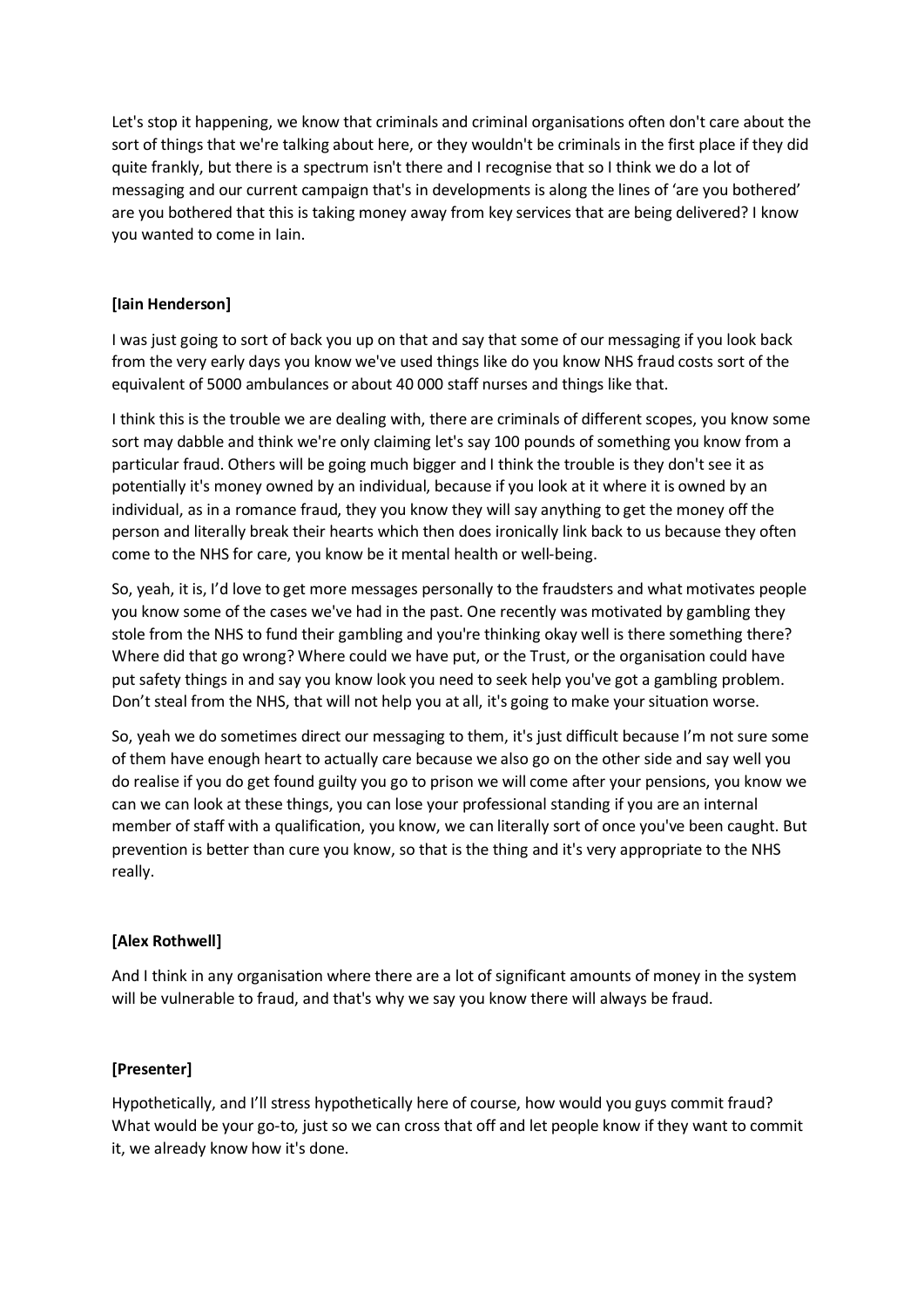# **[Alex Rothwell]**

There is no way I am going to sit here and tell you how to commit fraud against the NHS. So to sort of flip your question around a little bit one thing that we think is critical is that whenever a new policy or process is introduced it should always have a fraud risk assessment associated with it what's the likelihood of fraud happening because and it's not necessarily going to be overnight because as people start to find out a bit people will test those vulnerabilities and they'll keep testing and they'll learn from others they'll, share information, they'll collaborate, just doing all of the things that we like to do until they get to a point where they can exploit the vulnerability effectively, yeah and then and then we start to close off the vulnerability and then they're looking for something else. so, it's a continuous process isn't it.

#### **[Iain Henderson]**

this is a great question anyway because I must admit when I'm sort of doing presentations and things I'll often say to people who are not from a fraud background, I say okay, imagine your household flat and say you're locked out how do you get in and the user comes oh yeah do this I climb on the bin at the back and you open the small window and you go right here's a thought when you go home why don't you lock that window put some locks on it put lights on or whatever and they've been out the back that's it yeah absolutely and they translate it then all right so if you're putting in, as Alex said, a new policy or whatever take that to pieces find the weaknesses before you implement it and then hopefully no problems you know so no fraud or you know whatever you're looking for bribery or corruption which obviously are the other things we look for. So, yeah, absolutely just sit calm and get people in you know that are specialists and don't pretend to be a fraud expert. Now I am not sure there is such a thing because fraud is so dynamic, it changes. Yeah, just stop for a moment and take a close look at it under a microscope.

## **[Presenter]**

Definitely, and that's the point of what we're trying to achieve all of us in our respective roles and what we're trying to do is to get people to think about it themselves to get them to take those perspectives and think about how they can help on an individual level and on a business level to prevent these things from ever happening.

## **[Iain Henderson]**

We are trying, we've got a million pairs of eyes in the NHS, our staff that is. So, we're just trying to train their eyes up now, so they'll look for these things as well.

## **[Presenter]**

There are places to report this.